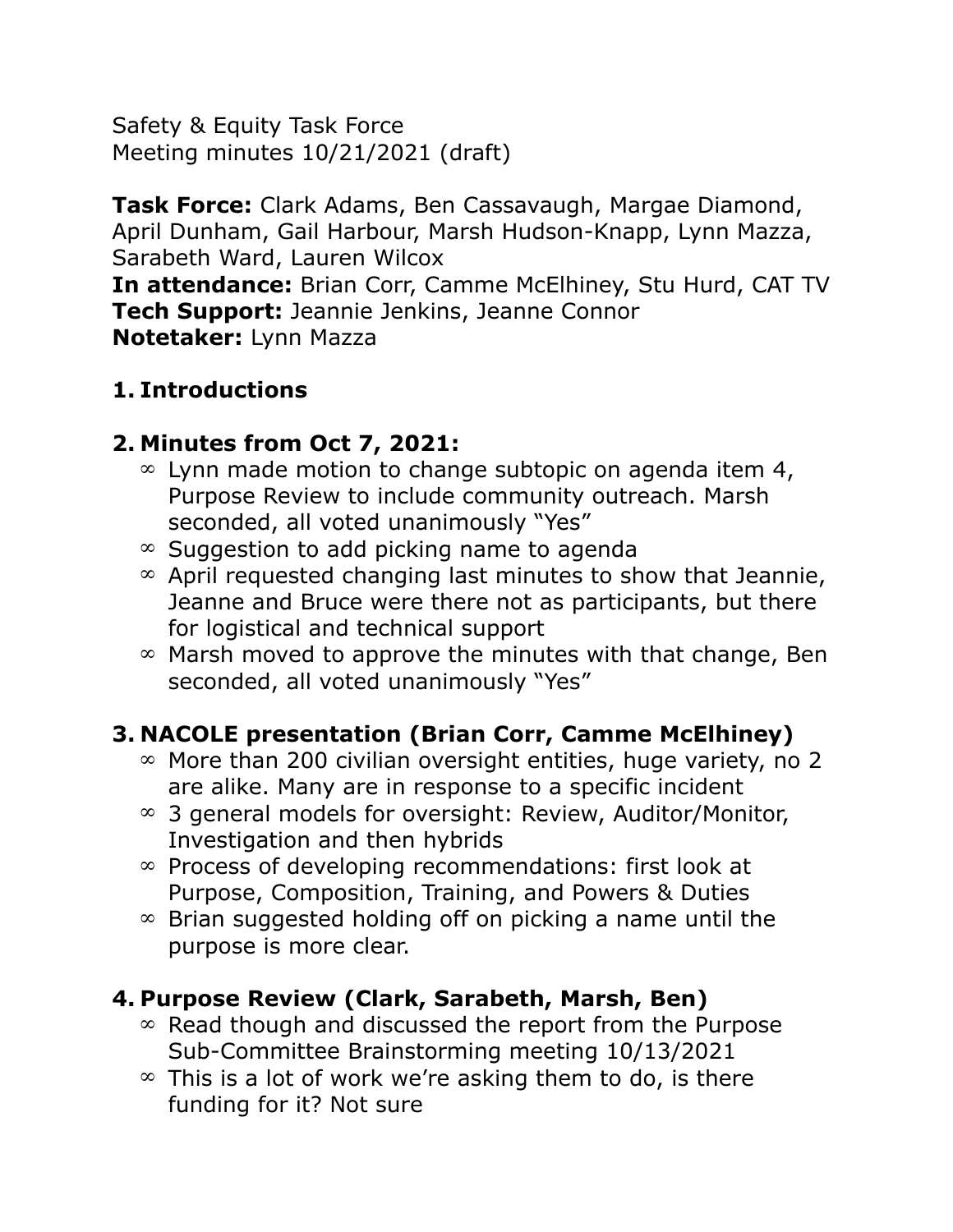- $\infty$  Is it state law that an internal investigation has to happen first within the BPD before it's passed onto another entity? Stu believes yes- except if it concerns the chief, then it is directed to the Criminal Justice Council. But Stu will confirm that.
- $\infty$  Concerns about the liability of board members? Boards and commissions appointed by the Select Board have coverage under the town's professional liability insurance
- $\infty$  There is much overlap between what the sub-committee generated and what is on the local Ordinance. Use Ordinance Purpose section as a draft?
- $\infty$  Would like to get public feedback about what the public, especially marginalize populations think the purpose should be and feedback around what the needs are
- $\infty$  Likes the mission and the vision in the beginning of the Ann Arbor model ordinance
- $\infty$  Discussion of how to reach out to marginalized populations, especially homeless
- $\infty$  Community survey? Good idea but it can be hard to get to those voices we most need to hear
- $\infty$  Camme: getting input from marginalized populations is a big challenge experienced across the country.
- $\infty$  "Community Cafes" where you interview people to get qualitative data. Many different ways to do this. Sometimes an outside group is brought in to alleviate the perception of bias. Camme/Brain have more ideas and resources around this
- Outreach Subcommittee forms (Gail, Lauren, Margae) to brainstorm a list of open-ended questions to ask community members and develop a list of places to do outreach people (homeless shelters, food pantries and Walloomsac Walk were suggested)
- $\infty$  Ben suggested that "Citizens' Police Academies" where citizens get a basic overview of how BPD works, open for Q&A about BPD, generated good conversations
- $\infty$  Adding to forms the federal check off for demographics and identity traits to gather data on how the people filing complaints self-identify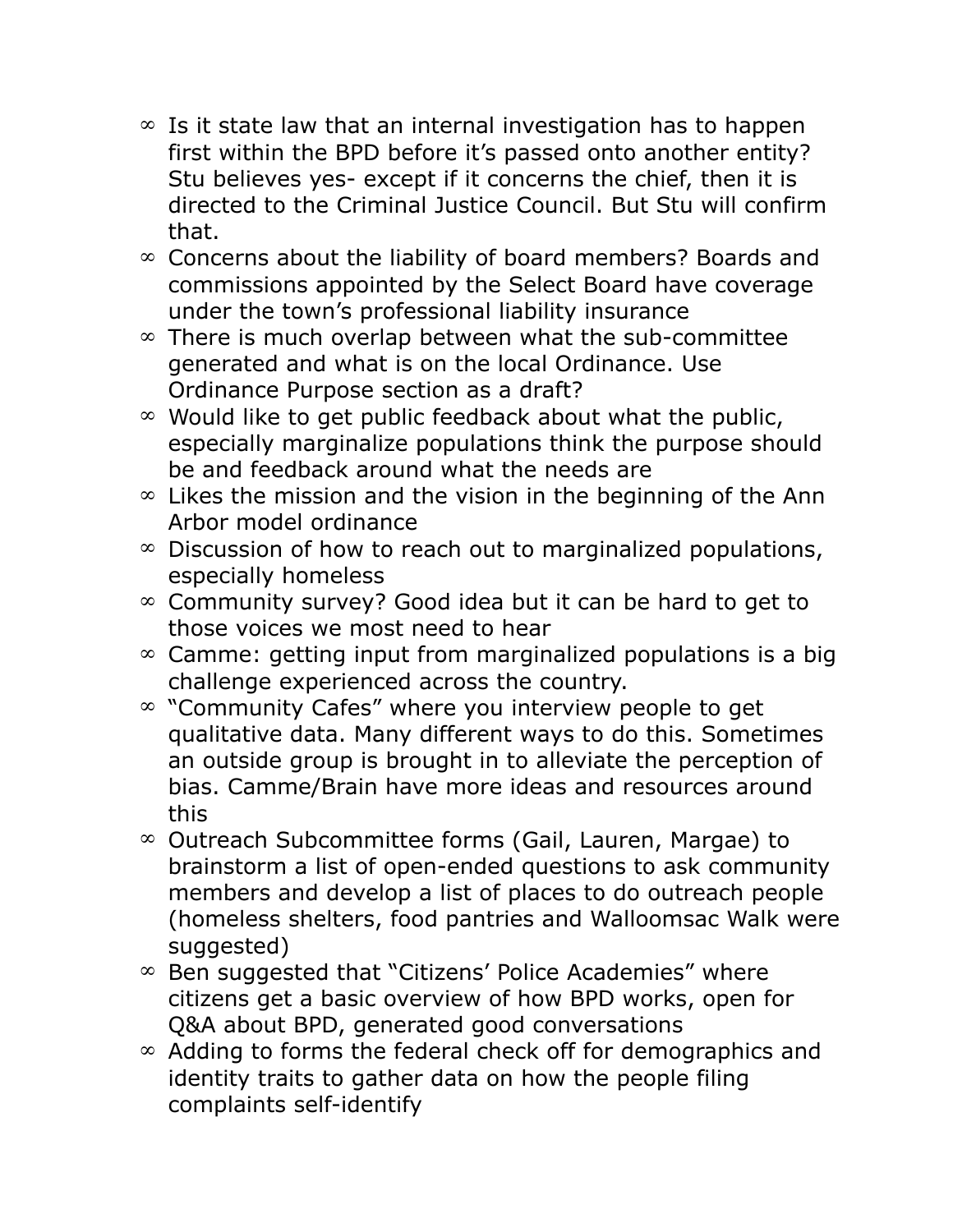## **5. Composition of final oversight committee**

- $\infty$  Is there a breakdown of Bennington demographics? WE don't keep that, but can come off Census records
- $\infty$  Suggested using local Ordinance as starting point for thinking about composition requirements because covers Membership, Initial Recruitment Process and Diversity of membership in Section IV
- $\infty$  Includes calling for youth membership, but needs to be more specific
- $\infty$  Who appoints oversight... the Board, the Task Force? Hasn't been decided yet
- $\infty$  Brain: Be sure not to make recommendations that set the Selectboard up for failure by giving them mandates they can't meet
- $\infty$  Look at other models to see how committees are appointed/ selected

### **6. Next Steps:**

- $\infty$  Purpose sub-committee will not meet until more input is gotten from community
- $\infty$  Anything agreed upon by the task force or documents generated should be submitted to Stu who will post on the websites. For "Community Cafes" Stu can help provide contacts, facilitate flow of info into/out of Task Force. Be sure to cc Brian, Camme and Stu on anything for the whole group
- $\infty$  Homework: look at composition- how other models handle membership to committee
- $\infty$  Outreach subcommittee: develop questions, brainstorm who
- $\infty$  Purpose subcommittee: brainstorm Powers & Duties
- $\infty$  Training on next agenda
- $\infty$  Stu will store hard copies of anything documents we generate for public view. Will also post on website: [https://](https://benningtonvt.org/safety-equity-task-force/) [benningtonvt.org/safety-equity-task-force/](https://benningtonvt.org/safety-equity-task-force/)
- $\infty$  We cannot use Google Docs or anything where we are editing and commenting on-line because it's a kind of deliberation or discussion and breaks Open Meeting Law